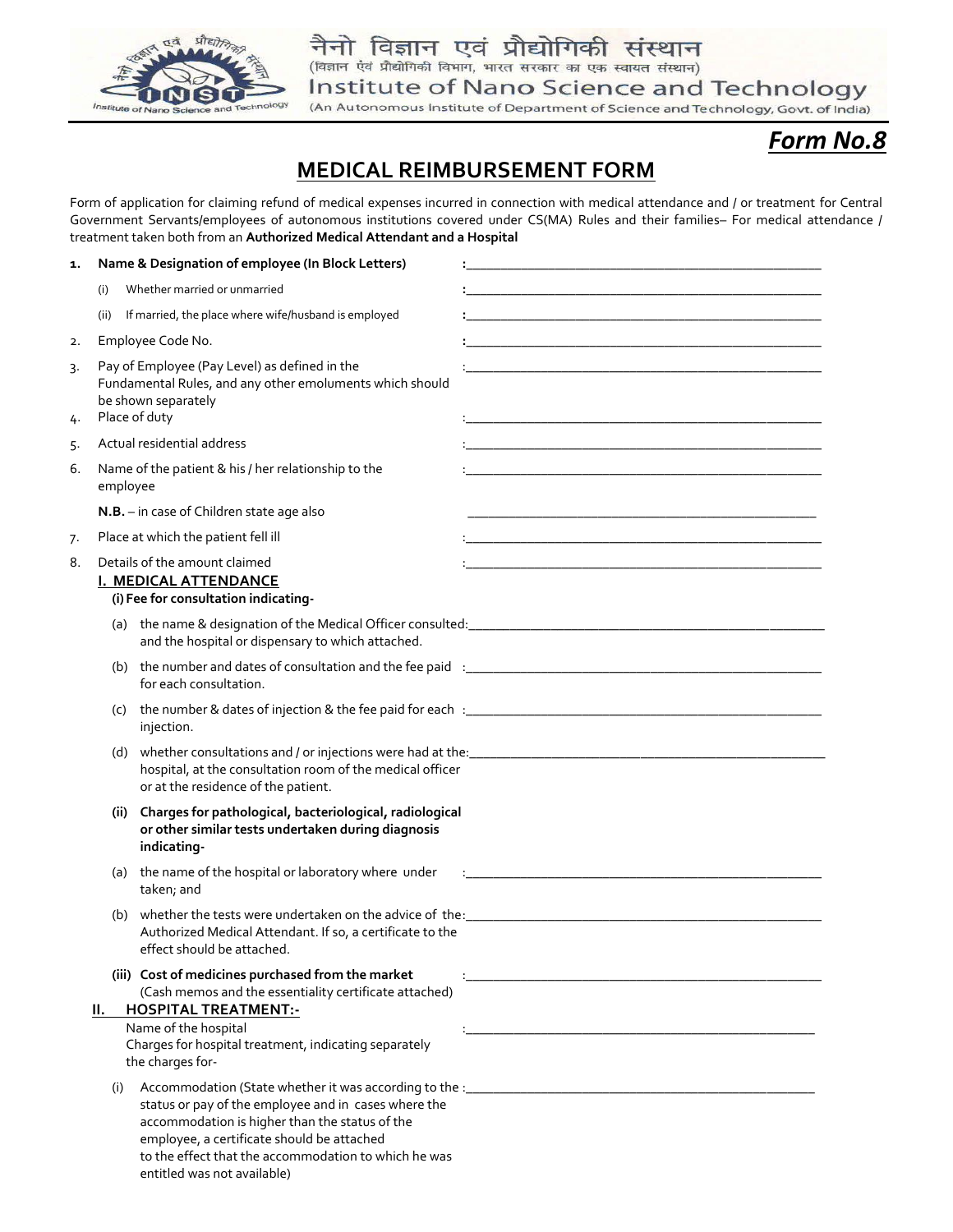- (ii) Diet :\_\_\_\_\_\_\_\_\_\_\_\_\_\_\_\_\_\_\_\_\_\_\_\_\_\_\_\_\_\_\_\_\_\_\_\_\_\_\_\_\_\_\_\_\_\_\_\_\_\_\_
- (iii) Surgical operation or medical treatment or confinement:
- (iv) Pathological, bacteriological, radiological or other similar: tests indicating –
- (a) The name of the hospital or laboratory at which undertaken, and
- (b) Whether undertaken on the advice of the medical officer in charge of the case at the hospital. If so, a certificate to that effect should be attached.
- (v) Medicines
- (vi) Special Medicines (Cash memos and the essentiality certificates should be attached)
- (vii) Ordinary Nursing
- (viii) Special Nursing, i.e. , nurses, specially engaged for the patient. State whether they are employed on the advice of the medical officer in charge of the case at the hospital or at the request of the employee or patient. In the former case a certificate from the medical officer in charge of the case and countersigned by the Medical Superintendent of the hospital should be attached.

| (ix) Ambulance charges (State the journey-to and fro- |  |
|-------------------------------------------------------|--|
| undertaken)                                           |  |
|                                                       |  |

**NOTE 1** :- If the treatment was received by the employee at his residence under Rule 7 of the CS (MA) Rules, 1944 give particulars of such treatment and attach a certificate from the authorized medical attendant as required by these rules.

**NOTE 2**:- If the treatment was received at a hospital other than a Govt. hospital, necessary details and the certificate of the authorized medical attendant that the requisite treatment was not available in the nearest Govt. hospital should be furnished.

|     | III. CONSULTATION WITH SPECIALIST:-<br>Fee paid to specialist or a medical officer other than the<br>Authorised Medical Attendant, indicating: |                                                                                                                                                                               |  |
|-----|------------------------------------------------------------------------------------------------------------------------------------------------|-------------------------------------------------------------------------------------------------------------------------------------------------------------------------------|--|
|     | (a) The name & designation of the Specialist or medical: :_____________<br>officer consulted and the hospital to which attached.               |                                                                                                                                                                               |  |
|     | (b) Number & dates of consultations and the fees paid<br>for each consultation.                                                                |                                                                                                                                                                               |  |
|     | consulting room of the specialist or medial officer or<br>at the residence of the patient, and                                                 |                                                                                                                                                                               |  |
|     | that effect should be attached.                                                                                                                | on the advice of the authorized medical attendant and<br>the prior approval of the Chief Administrative Medical<br>Officer of the State was obtained. If so, a certificate to |  |
| 9.  | Total amount claimed                                                                                                                           | : Rs.___________________                                                                                                                                                      |  |
| 10. | Less advance taken                                                                                                                             | : Rs. __________________                                                                                                                                                      |  |
| 11. | Net amount claimed                                                                                                                             | $R$ Rs.                                                                                                                                                                       |  |
| 12. | List of enclosures                                                                                                                             |                                                                                                                                                                               |  |

### **[CERTIFICATE / DECLARATION TO BE SIGNED BY THE EMPLOYEE]**

Certified that I, \_\_\_\_\_\_\_\_\_\_\_\_\_\_\_\_\_\_\_\_\_\_\_\_\_\_\_\_\_\_\_\_\_\_, employed at INST am not availing the medical facilities or financial / medical allowance in lieu thereof either for myself /or the members of my family from any (other) source other than the CS(MA) Rules, 1944. I hereby declare that the statements in the application are true to the best of my knowledge and belief and that the person for whom medical expenses were incurred is wholly dependent upon me.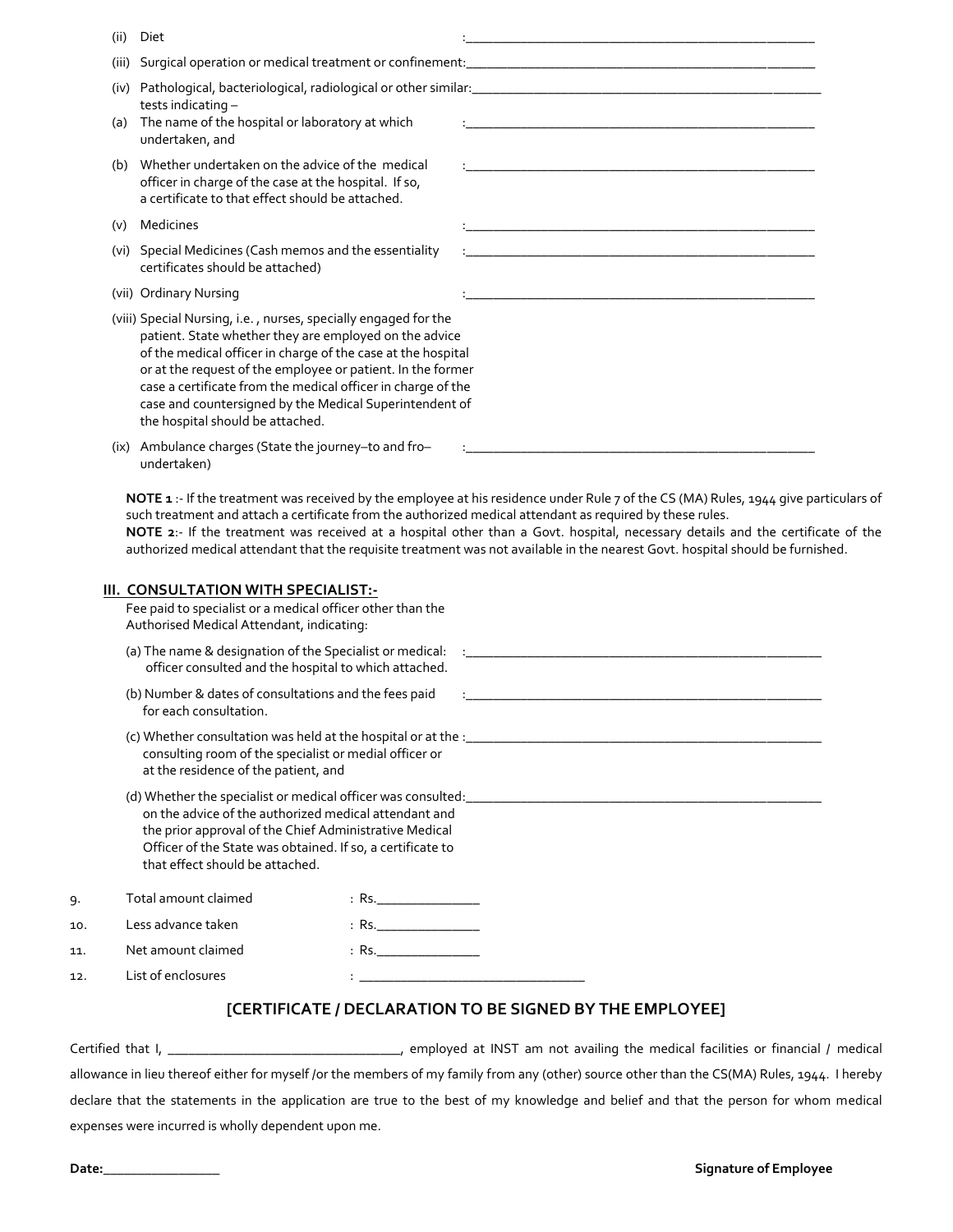## **ESSENTIALITY CERTIFICATE**

## **CERTIFICATE 'A'**

### **(to be completed in the case of patients who are not admitted to hospital for treatment)**

| Certificate |                                                                                                                                                                                                                                                                                         |              |          |                            |                       |  |  |  |
|-------------|-----------------------------------------------------------------------------------------------------------------------------------------------------------------------------------------------------------------------------------------------------------------------------------------|--------------|----------|----------------------------|-----------------------|--|--|--|
|             |                                                                                                                                                                                                                                                                                         |              |          |                            |                       |  |  |  |
|             | employed in INSTITUTE OF NANO SCIENCE AND TECHNOLOGY, MOHALI.                                                                                                                                                                                                                           |              |          |                            |                       |  |  |  |
|             |                                                                                                                                                                                                                                                                                         |              |          |                            |                       |  |  |  |
|             |                                                                                                                                                                                                                                                                                         |              |          |                            |                       |  |  |  |
|             |                                                                                                                                                                                                                                                                                         |              |          |                            | (Dates)               |  |  |  |
|             | at my consulting room/at the residence of the patient;<br>(b) that I charged and received Rs. _______________________________for administering ____________Intra-venous/Intra-muscular/ subcutaneous                                                                                    |              |          |                            |                       |  |  |  |
|             |                                                                                                                                                                                                                                                                                         |              |          |                            |                       |  |  |  |
|             | residence of the patient;<br>(c) that the injections administered were / were not for immunizing or prophylactic purposes;                                                                                                                                                              |              |          |                            |                       |  |  |  |
|             |                                                                                                                                                                                                                                                                                         |              |          |                            |                       |  |  |  |
|             | the under-mentioned medicines prescribed by me in this connection were essential for the recovery / prevention of serious                                                                                                                                                               |              |          |                            |                       |  |  |  |
|             | deterioration in the condition of the                                                                                                                                                                                                                                                   |              | patient. | medicines<br>are<br>The    | not stocked<br>in the |  |  |  |
|             | name of the hospital) for supply to private patients and do not include (name of the hospital) for supply to private patients and do not include<br>proprietary preparations for which cheaper substances of equal therapeutic value are available nor preparations which are primarily |              |          |                            |                       |  |  |  |
|             | food, toilets or disinfectants.                                                                                                                                                                                                                                                         |              |          |                            |                       |  |  |  |
| S.No.       | <b>Name of Medicine(s)</b>                                                                                                                                                                                                                                                              | Price in Rs. | S.No.    | <b>Name of Medicine(s)</b> | Price in Rs.          |  |  |  |
|             |                                                                                                                                                                                                                                                                                         |              |          |                            |                       |  |  |  |
|             |                                                                                                                                                                                                                                                                                         |              |          |                            |                       |  |  |  |
|             |                                                                                                                                                                                                                                                                                         |              |          |                            |                       |  |  |  |
|             |                                                                                                                                                                                                                                                                                         |              |          |                            |                       |  |  |  |
|             |                                                                                                                                                                                                                                                                                         |              |          |                            |                       |  |  |  |
|             |                                                                                                                                                                                                                                                                                         |              |          |                            |                       |  |  |  |
|             |                                                                                                                                                                                                                                                                                         |              |          |                            |                       |  |  |  |
|             |                                                                                                                                                                                                                                                                                         |              |          |                            |                       |  |  |  |
|             |                                                                                                                                                                                                                                                                                         |              |          |                            |                       |  |  |  |
|             |                                                                                                                                                                                                                                                                                         |              |          |                            |                       |  |  |  |
|             |                                                                                                                                                                                                                                                                                         |              |          |                            |                       |  |  |  |
|             |                                                                                                                                                                                                                                                                                         |              |          |                            |                       |  |  |  |
|             | <b>TOTAL</b>                                                                                                                                                                                                                                                                            |              |          | <b>TOTAL</b>               |                       |  |  |  |
|             |                                                                                                                                                                                                                                                                                         |              |          |                            |                       |  |  |  |
|             |                                                                                                                                                                                                                                                                                         |              |          |                            |                       |  |  |  |

(f) that the patient is/ was not given pre-natal or post-natal treatment;

(g) that the X-Ray, laboratory test etc., for which an expenditure of Rs. \_\_\_\_\_\_\_\_\_\_\_\_\_\_\_ was incurred was necessary and were undertaken on my advice at  $\frac{1}{2}$  and  $\frac{1}{2}$  and  $\frac{1}{2}$  and  $\frac{1}{2}$  and  $\frac{1}{2}$  and  $\frac{1}{2}$  and  $\frac{1}{2}$  and  $\frac{1}{2}$  and  $\frac{1}{2}$  and  $\frac{1}{2}$  and  $\frac{1}{2}$  and  $\frac{1}{2}$  and  $\frac{1}{2}$  and  $\frac{1}{2}$  an

(h) that I referred the patient to Dr.\_\_\_\_\_\_\_\_\_\_\_\_\_\_\_\_\_\_\_\_\_\_\_\_\_\_ for SPECIALIST consultation and that the necessary approval of the\_\_\_\_\_\_\_\_\_\_\_\_\_\_\_\_\_\_\_\_\_\_\_\_\_\_\_\_\_\_\_\_\_\_\_\_\_\_\_(Name of the Chief Administrative Officer of the State) as required under the rules was obtained;

(i) that the patient did not require/required hospitalisation.

Date:\_\_\_\_\_\_\_\_\_\_\_\_\_\_\_\_ **Signature of AMA/ Designation & Regd. No. of the Medical Officer and the Hospital/ Dispensary to which attached**

**N.B. Certificates not applicable should be struck off. Certificate (e) is compulsory and must be filled in by the medical officer in all cases.**